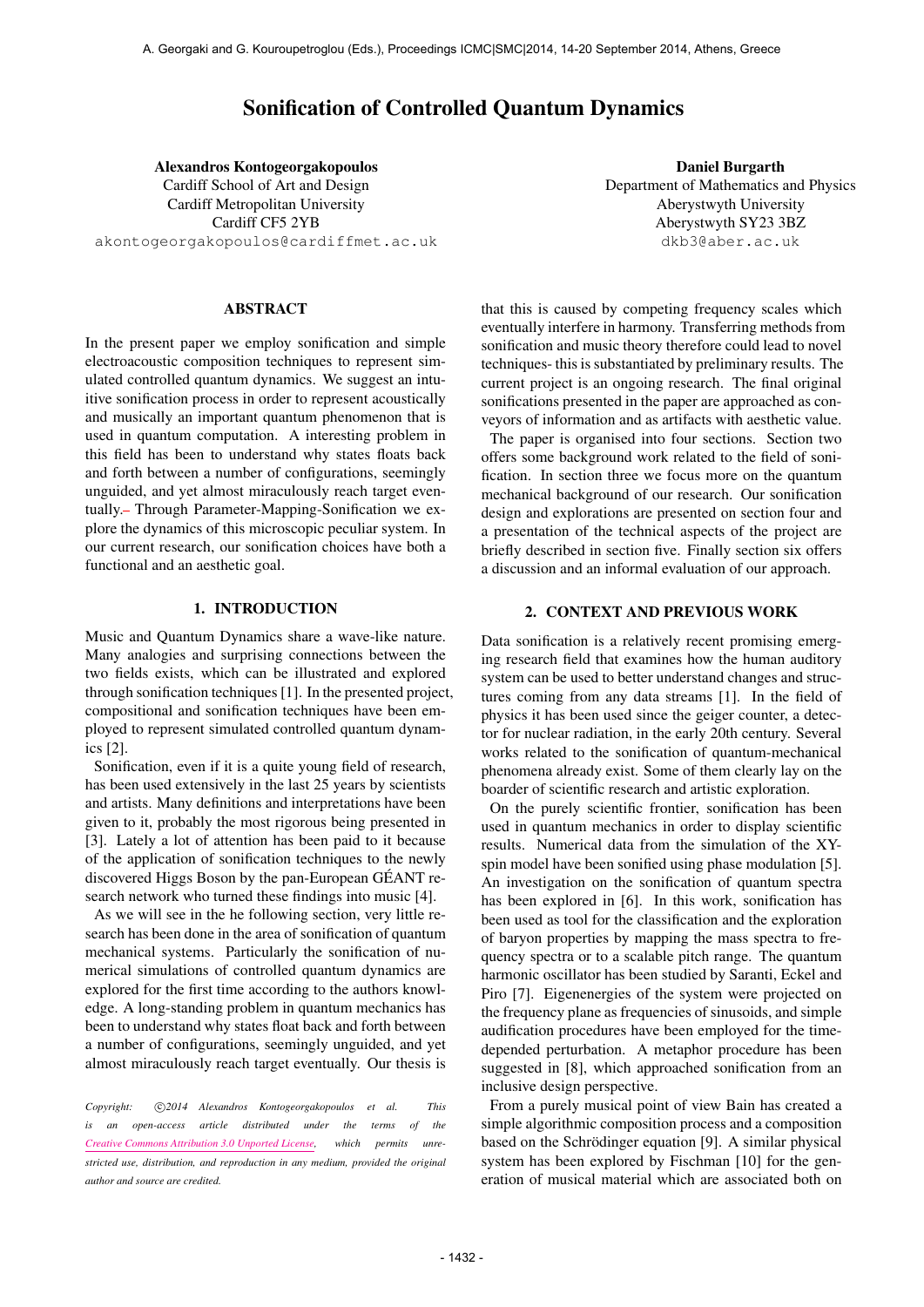the structure and the sonic realization of the composition by asynchronous granular synthesis techniques. Sturm has developed a technique of a sound-based composition using quantum mechanics by employing both scientific and compositional concerns [\[11\]](#page-4-0). Another research project and musical composition has been created by Delatour [\[12\]](#page-4-1), by concentrating on the molecular vibrational spectra data.

It is also interesting to mention at this point the essay of Lynden Stone related to the representation of the phenomenon of quantum superposition represented by contemporary visual artists [\[13\]](#page-4-2). Voss-Andreae, both trained as a physicist and artist like the first author of the current paper, has also created a body of sculptural work related to quantum concepts [\[14\]](#page-4-3). In our research and artist endeavor it is important to understand how visual artists represent and engage with quantum mechanical ideas since we are simultaneously working on a music composition and an audiovisual installation.

#### 3. CONTROLLED QUANTUM DYNAMICS

In this section we describe the basic quantum mechanical background to the project. A more detailed presentation can be found in the introductory textbook [\[2\]](#page-3-0). Over the last few decades it was discovered that the seemingly incomprehensible and weird dynamics of nanoscopic objects - quanta - can actually be used to perform computations. This in itself should not surprise, as any sufficiently rich dynamics can be used for computation (even a pool table [\[15\]](#page-4-4)). The amazing result however was that for certain tasks, computation with quanta could be exponentially faster than any classical machine. As a consequence, quantum computers can find solutions to problems which are practically unsolvable on our current machines.

There is a large interest in building these novel type of computers. Roughly speaking, the implementation of a quantum algorithm  $U(T)$  in a *d*—dimensional quantum system corresponds to finding a time-dependent function  $f(t)$ on the time interval  $[0, T]$  such that the solution to the first order differential equation

$$
i\frac{d}{dt}U(t) = (H_0 + f(t)H_1)U(t)
$$
 (1)

is given by  $U(T)$ . Here,  $U(t)$ ,  $H_0$  and  $H_1$  are  $d \times d$  matrices with complex entries, and the initial condition of the differential equation is the identity matrix  $U(0) = 1$ . The function  $f(t)$  corresponds to a *control pulse* which is applied to the system;  $H_0$  describes the dynamics of the system in the absence of such control; and  $H_1$  describes how our control interplays with the dynamics.

It might be helpful to provide a specific example of a system which would be describable by the above equation (also known as Schrödinger's equation). Consider an electron which can take *d* different positions on a onedimensional lattice, and hop from one site to the other with the interaction

$$
H_0 = \begin{pmatrix} 1 & & & & \\ 1 & 1 & & & \\ & 1 & & \ddots & \\ & & & \ddots & 1 \\ & & & & 1 \end{pmatrix} . \tag{2}
$$

We try to control the movement of the electron by changing the energy it experiences when it sits at the first site,

$$
H_1 = \begin{pmatrix} 1 & & & & \\ & 0 & & & \\ & & \ddots & & \\ & & & 0 \end{pmatrix} . \tag{3}
$$

Although this looks like a very limited type of control, as it is only experienced when the electron is on the first site, it turns out that using combinations of  $H_1$  with the natural evolution  $H_0$ , *any* quantum algorithm may be executed in the system[\[16\]](#page-4-5). The algorithm  $U(t)$  can be interpreted in the following way:  $|U_{nm}(t)|^2$  corresponds to the probability of finding the electron at site *n* at time *t,* provided it started at site *m* initially. This probability quickly delocalizes, meaning that the electron appears to be at several positions simultaneously (we will use this aspect later in the sonification).

The most puzzling aspect of controlled quantum dynamics is the way the system moves from the initial configuration to the final one in a very peculiar way. For instance, it seems to first go very close to the goal, but then move far away again, only to return later even more closely. This is a bit like the dynamics of a wave, and it hints to the aforementioned links between music and quantum theory. It has been a long-standing goal in control theory to develop a better understanding of this wave dynamics [\[17\]](#page-4-6), and here we aim to do so with the tools of sonification.

#### 4. SONIFICATION

Our sonification choices have both a functional and an aesthetic goal. The research (and the reached outcomes so far) forms the basis of musical compositions and scientific systematic investigation. Therefore according to the broad categorization suggested in [\[1\]](#page-3-1), it covers both data exploration and the art-entertainment categories. What is more, it is interesting to mention that our sonification decisions have been influenced equally by artistic choices and by scientific dictation by both authors when that was possible. However, we should not forget what Sturm warned "Just as in physical modeling synthesis, physics is at the service of the composer creating innumerable possibilities. However, here the composer has become restricted by the mathematics and methods of physics, and the scientist a slave to the aesthetics and methods of music. Thus in order to employ these techniques in a musically effective way one needs both scholarships. " [\[18\]](#page-4-7).

The data we use in the present research are the elements of some selected columns of the matrix  $U(t)$ . An example of a goal unitary matrix  $U_q$  is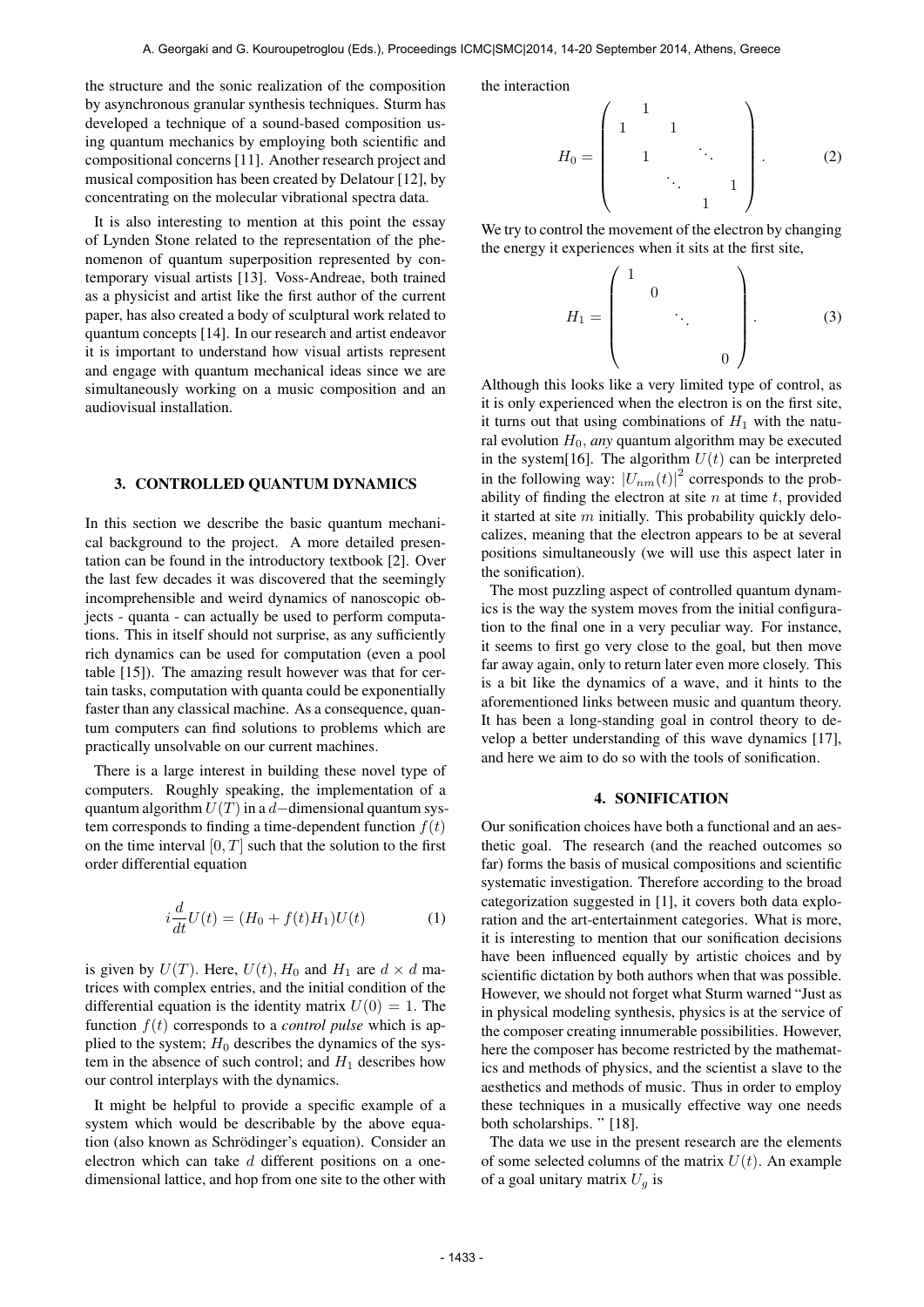$$
U_g = \begin{pmatrix} 0 & 1 & 0 \\ & 1 & & \\ & & \ddots & \\ -1 & & & 0 \\ & & & & 1 \end{pmatrix}
$$
 (4)

The size of the matrix in most of the cases is  $15 \times 15$  or  $30 \times 30$ , corresponding to sizes which are currently experimentally relevant . This process of sonification and artistic creation relies on the iterative process of listening, assessing, and refining the system architecture and on more formal approaches coming from quantum mechanics and music theory. Below we present some of our mapping decisions<sup> $1$ </sup>. The critical analysis of the results will be presented on the last section of the paper.

# 4.1 Mapping column index to pitch / magnitude to amplitude

Each possible electron site is mapped to a scalable pitch range drawn from a music scale. The scale selection consists a design choice with an element of artistic freedom. In the present examples we have choosen a chromatic, a major and a harmonic minor scale . The magnitude of a single column of the matrix  $U(t)$  is mapped to amplitude. Therefore the whole column appears as a chord. During the simulation different chords are heard in succession. The mapping can be expressed mathematically:

$$
\begin{array}{ccc}\n|U_{nm}(t)|^2 & \to & \text{amplitude} \\
n & \to & \text{pitch}\n\end{array} \tag{5}
$$

The result of this sonification is sequence of tunable chords. The selected scale defines at great extent the harmonic vocabulary of the result. Clearly the chromatic scale gives more an atonal character to the result with references to chromaticism [\[19\]](#page-4-8). On the other side the unmodulated tonal centre and the repetition has references to minimal music. The pulse is static in both cases.

When we employ the same process on two different rows and we pan them accordingly in a stereo layout, we perceive an interesting spatial movement. By using a multichannel sound reproduction system the movement becomes more dramatic.

# 4.2 Mapping column index to pitch / phase to time delay

This sonification expands the previous one by using phase information. The most intuitive mapping was when the phase of a single row of each element of the matrix  $U(t)$ is mapped to a time delay. The mapping can be expressed mathematically:

$$
\begin{array}{ccc}\n|U_{nm}(t)|^2 & \to & \text{amplitude} \\
n & \to & \text{pitch} \\
\angle U_{nm}(t) & \to & \text{delay}\n\end{array} \tag{6}
$$

The result of this sonification is sequence of tunable irregular arpeggios. This effect is directly related to the the phase relationships of the possible states of the particle. The rhythmic repetition breaks and interesting phasing patterns appear slowly.

## 4.3 Mapping column index and magnitude to additive synthesis parameters

An additive synthesizer has been designed in order to map the magnitude of a single row of each element of the matrix  $U(t)$  is mapped to the amplitude of the partials. This mapping dissolves the strong rhythmical domination of the previous sonifications and suggests continuity. The resulted texture undulates according to the possible position of the electron. It can be expressed mathematically:

$$
\begin{array}{ccc}\n|U_{nm}(t)|^2 & \to & \text{amplitude} \\
n & \to & \text{partial}\n\end{array} \tag{7}
$$

This type of mapping evokes an alternative listening experience which is more subtle. Emphasis is putted on the smooth spectral development and the result is closer stylistically to ambient music.

# 5. TECHNICAL IMPLEMENTATION

As stated already earlier in the paper, the project has various objectives emerging from the scientific and the artistic components of the research. We have employed two programming environments in order to work and develop our numerical simulations and our sonification algorithms. We have also used a digital audio workstation in order to prototype faster some aspects of our project and for the postproduction.

The main research aim concerning quantum simulations is the engineering of control functions for quantum dynamics. We employ the open source software package Dynamo, which implements a BFGS global optimization routine [\[20\]](#page-4-9). This method is modified by a set of algorithms developed by D. Burgarth which allow a dynamical creation of visualization data and focus on the complexity of the dynamics. A script written in Matlab language calculates the dynamics of the system a generates a plain text file with the simulated data. Every line of the file is numbered and consists of the elements (complex numbers) of the matrix  $U(t)$  at the instant t.

The data were imported and reformatted in Max graphical programming environment where the actual sonification took place. Parameter Mapping Sonification Technique is used to associate the quantum information into auditory and musical parameters. The MIDI (Musical Instruments Digital Interface) protocol has been used in order to control and communicate with the digital audio workstation. In the basic setup, quantum variables and the control function are translated into MIDI control messages and MIDI note events. Those message are processed, smoothed, scaled and mapped to nonlinear transfer functions before transmitted to software sound synthesis engines our to external digital audio workstations. In the last case, the processed MIDI information is eventually mapped into parameters of

<span id="page-2-0"></span><sup>&</sup>lt;sup>1</sup> The sound files of the presented examples can be found at at https://www.dropbox.com/sh/wtpazymrd74pf4q/IN6PAWjWTT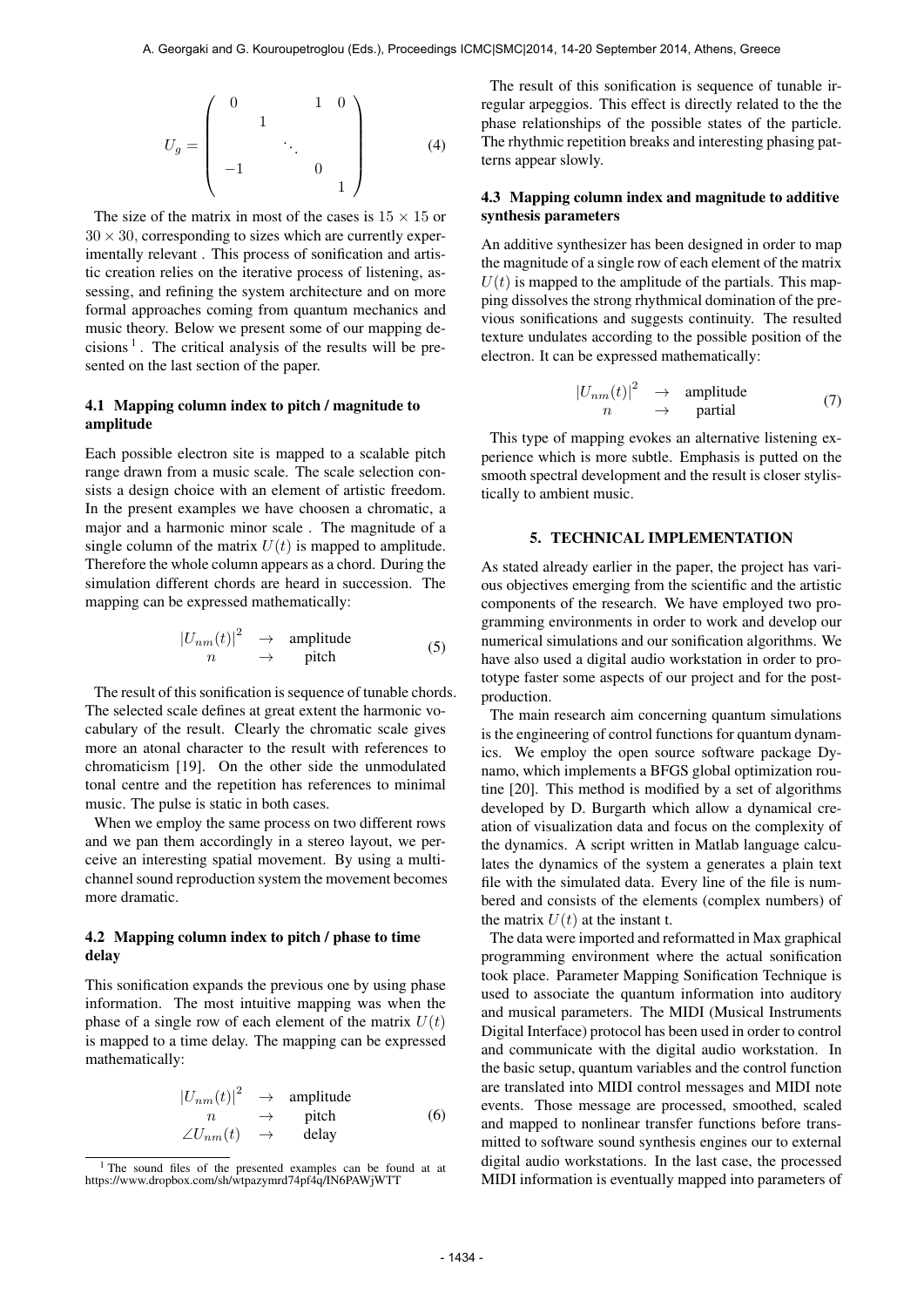digital audio effects and commercial software synthesizers and samplers.

The quantum data are mapped according to a simple transfer function into frequency/sound level and more precisely into MIDI (Musical Instruments Digital Interface) data that are controlling instruments (in the preliminary example, a piano software synthesizer).

# 6. RESULTS AND CONCLUSIONS

Even though the project is in a work-in-progress stage, we have achieved already some interesting and very encouraging results. From a physics perspective, we could clearly listen and perceive several interesting and relevant effects through the sonification. Probably the main advantage compared to visualisation is that we can tap into several rows of the time evolution simultaneously, which would be hard visually. A summary of the most interesting result is:

#### *Correlations:*

A quantity of high interest in quantum dynamics are correlation functions, which provide information on how likely it is to find the particle in one position given its probability to be at another site. These correlations are particularly high between nearest neighbors on the lattice. In the sonification, they correspond to a movement and echo between the stereo channels. Correlations functions are usually mathematically challenging to read, so it is useful to be able to hear them directly.

## *Interferences:*

Quantum dynamics is a wave dynamics and therefore dominated by interference. In our sonification interference becomes very easy to discover, with positive (constructive) interference playing high velocity keys, and negative (destructive) interference resulting in silence. Raising and lowering of the pitch tells us in which direction the particle is moving, and we can identify reflections at the chain end through positive interferences.

#### *Phase information:*

A typical effect in wave dynamics is that the group velocity (roughly the speed at which the expected value of the particle move) is much slower than the phase velocity. This implies that the phase pattern of the wave is constantly overtaking it. In the sonification including phases, we can identify this effect easily and analyse it. We found that the audible dynamics strengthens the conjecture that the strange paths taken by controlled quantum dynamics is due to subtle interference effects.

In general, rendering sound and even developing algorithmic composition strategies in response to data like the one obtained from quantum systems can enhance the research in quantum mechanics and develop a new vocabulary in musical and audiovisual creation. Moreover, we believe that the application of concepts coming from the western art music theory such as harmony and tuning systems into quantum control may result into models with desired dynamic behavior.

For future work, we would like to simultaneously persuade research on the sonification the control function. We have already started experimenting with several mapping scenarios such is influencing the time evolution of the events or controlling a digital audio effect applied to the final audio outcome. Those investigations has not been proved useful yet put they revealed very interesting questions for the future. The authors have also already started working on an audiovisual art installation with many displays and a multichannel diffusion system. The visualisation strategy remains open but some preliminary results demonstrated the strength of having sonification and visualisation procedures simultaneously.

# Acknowledgments

We acknowledge funding by the Welsh Crucible grant 'Quantum music'.

## 7. REFERENCES

- <span id="page-3-1"></span>[1] T. Hermann, A. Hunt, and J. G. Neuhoff, *The sonification handbook*. Logos Verlag, 2011.
- <span id="page-3-0"></span>[2] D. D'Allessandro, *Introduction to Quantum Control and Dynamics*. Chapman and Hall, 2007.
- [3] T. Hermann, "Taxonomy and definitions for sonification and auditory display," in *Proceedings of the 14th International Conference on Auditory Display (ICAD 2008)*, 2008.
- [4] L. O. Symphony. (2012, July) Sonification enables world to hear new higgs boson-like particle. [Online]. Available:<http://lhcopensymphony.wordpress.com>
- [5] K. Vogt, R. Höldrich, D. Pirro, and C. Gattringer, "Spin quartets. sonification of the xy model." 2010.
- [6] A. de Campo, C. Frauenberger, R. Höldrich, T. Melde, W. Plessas, and B. Sengl, "Sonification of quantum spectra," in *Proceedings of ICAD*, 2005, pp. 6–9.
- [7] A. Saranti, G. Eckel, and D. Pirró, "Quantum harmonic oscillator sonification," in *Auditory Display*. Springer, 2010, pp. 184–201.
- [8] K. Vogt and R. Höldrich, "A metaphoric sonification method-towards the acoustic standard model of particle physics," in *in Proc. of the International Conference on Auditory Display*, 2010.
- [9] R. Bain, "Algorithmic composition: Quantum mechanics & the musical domain," in *Proceedings of the 1990 International Computer Music Conference*, 1990, pp. 276–279.
- [10] R. Fischman, "Clouds, pyramids, and diamonds: Applying schrödinger's equation to granular synthesis and compositional structure," *Computer Music Journal*, vol. 27, no. 2, pp. 47–69, 2003.